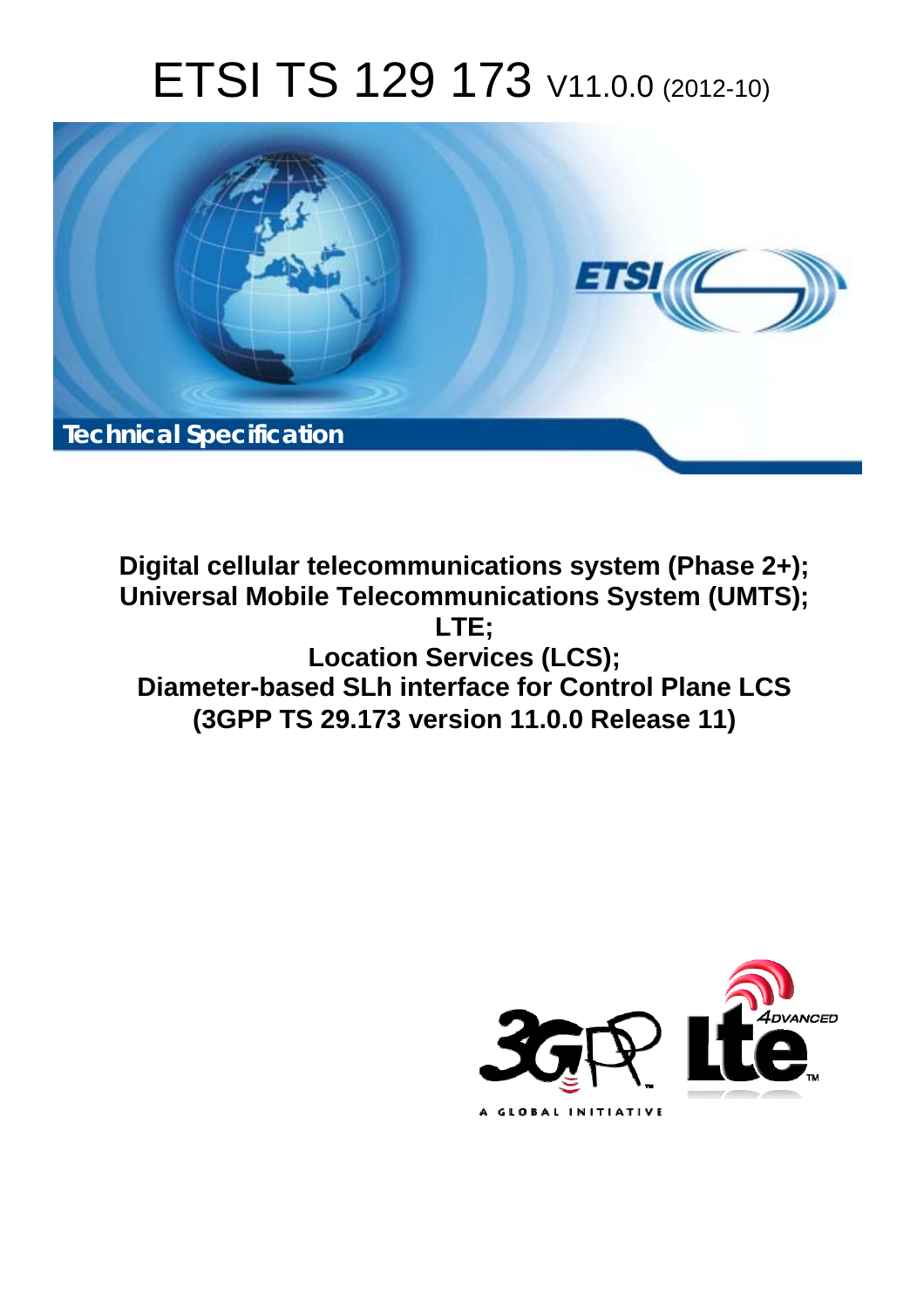Reference RTS/TSGC-0429173vb00

> Keywords GSM,LTE,UMTS

#### *ETSI*

#### 650 Route des Lucioles F-06921 Sophia Antipolis Cedex - FRANCE

Tel.: +33 4 92 94 42 00 Fax: +33 4 93 65 47 16

Siret N° 348 623 562 00017 - NAF 742 C Association à but non lucratif enregistrée à la Sous-Préfecture de Grasse (06) N° 7803/88

#### *Important notice*

Individual copies of the present document can be downloaded from: [http://www.etsi.org](http://www.etsi.org/)

The present document may be made available in more than one electronic version or in print. In any case of existing or perceived difference in contents between such versions, the reference version is the Portable Document Format (PDF). In case of dispute, the reference shall be the printing on ETSI printers of the PDF version kept on a specific network drive within ETSI Secretariat.

Users of the present document should be aware that the document may be subject to revision or change of status. Information on the current status of this and other ETSI documents is available at <http://portal.etsi.org/tb/status/status.asp>

If you find errors in the present document, please send your comment to one of the following services: [http://portal.etsi.org/chaircor/ETSI\\_support.asp](http://portal.etsi.org/chaircor/ETSI_support.asp)

#### *Copyright Notification*

No part may be reproduced except as authorized by written permission. The copyright and the foregoing restriction extend to reproduction in all media.

> © European Telecommunications Standards Institute 2012. All rights reserved.

DECT<sup>™</sup>, PLUGTESTS<sup>™</sup>, UMTS<sup>™</sup> and the ETSI logo are Trade Marks of ETSI registered for the benefit of its Members. **3GPP**TM and **LTE**™ are Trade Marks of ETSI registered for the benefit of its Members and of the 3GPP Organizational Partners.

**GSM**® and the GSM logo are Trade Marks registered and owned by the GSM Association.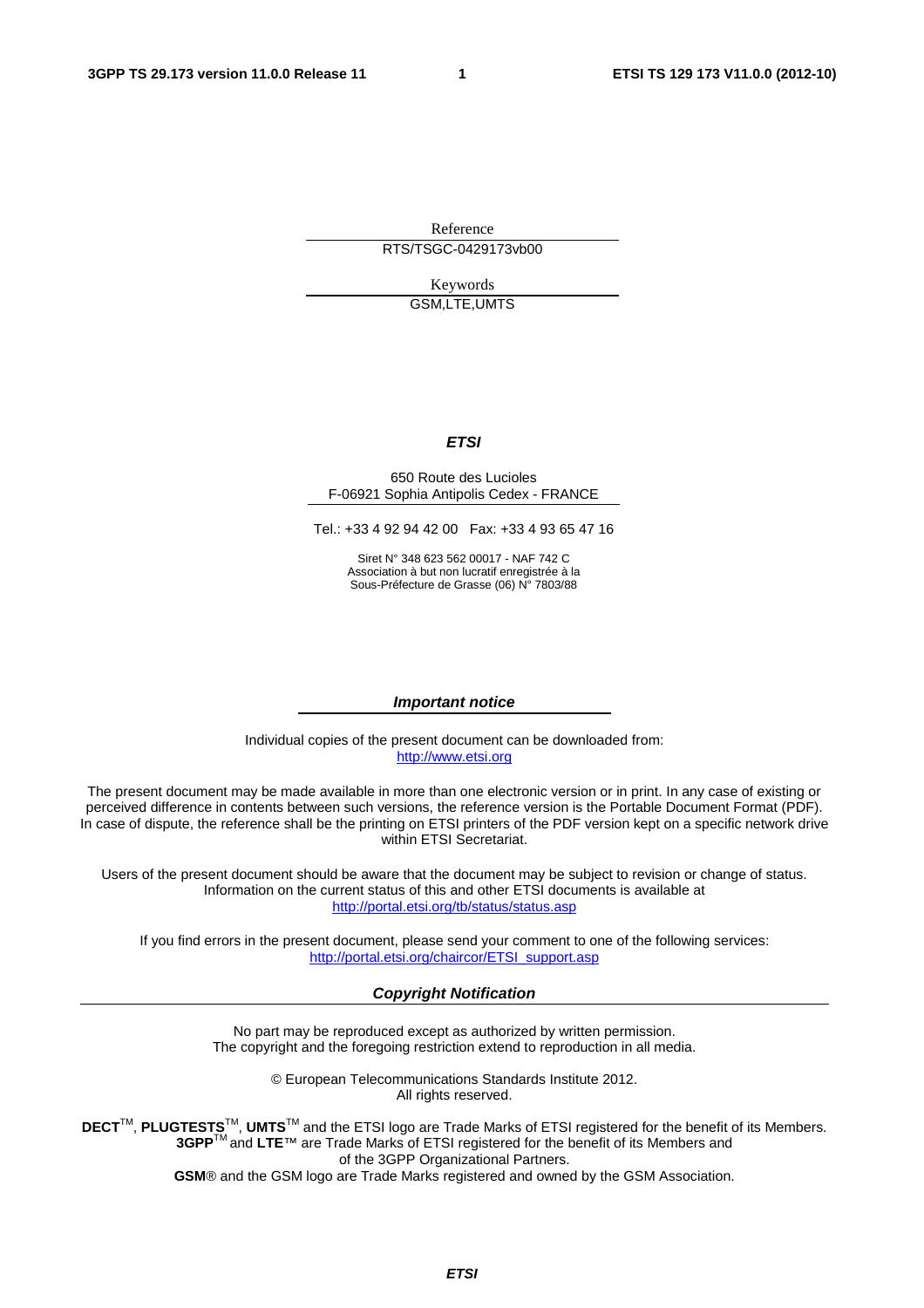# Intellectual Property Rights

IPRs essential or potentially essential to the present document may have been declared to ETSI. The information pertaining to these essential IPRs, if any, is publicly available for **ETSI members and non-members**, and can be found in ETSI SR 000 314: *"Intellectual Property Rights (IPRs); Essential, or potentially Essential, IPRs notified to ETSI in respect of ETSI standards"*, which is available from the ETSI Secretariat. Latest updates are available on the ETSI Web server ([http://ipr.etsi.org\)](http://webapp.etsi.org/IPR/home.asp).

Pursuant to the ETSI IPR Policy, no investigation, including IPR searches, has been carried out by ETSI. No guarantee can be given as to the existence of other IPRs not referenced in ETSI SR 000 314 (or the updates on the ETSI Web server) which are, or may be, or may become, essential to the present document.

### Foreword

This Technical Specification (TS) has been produced by ETSI 3rd Generation Partnership Project (3GPP).

The present document may refer to technical specifications or reports using their 3GPP identities, UMTS identities or GSM identities. These should be interpreted as being references to the corresponding ETSI deliverables.

The cross reference between GSM, UMTS, 3GPP and ETSI identities can be found under [http://webapp.etsi.org/key/queryform.asp.](http://webapp.etsi.org/key/queryform.asp)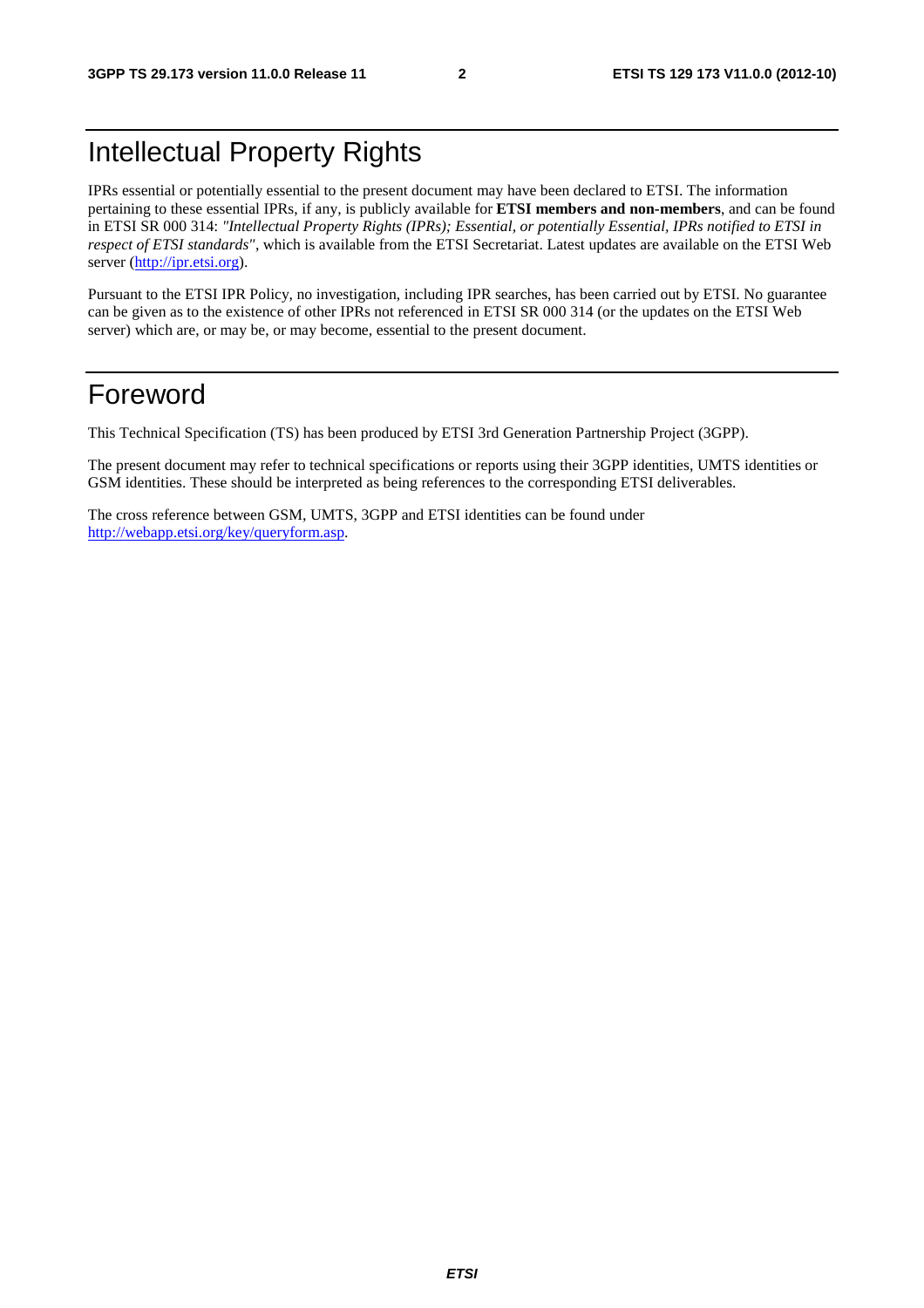$\mathbf{3}$ 

# Contents

| 1                |                                                           |  |  |  |  |  |
|------------------|-----------------------------------------------------------|--|--|--|--|--|
| 2                |                                                           |  |  |  |  |  |
| 3                |                                                           |  |  |  |  |  |
| 3.1              |                                                           |  |  |  |  |  |
| 3.2              |                                                           |  |  |  |  |  |
| 4                |                                                           |  |  |  |  |  |
| 4.1              |                                                           |  |  |  |  |  |
| 4.2              |                                                           |  |  |  |  |  |
| 4.3              |                                                           |  |  |  |  |  |
| 5                |                                                           |  |  |  |  |  |
| 5.1              |                                                           |  |  |  |  |  |
| 5.2              |                                                           |  |  |  |  |  |
| 5.2.1            |                                                           |  |  |  |  |  |
| 5.2.1.1          |                                                           |  |  |  |  |  |
| 5.2.1.2          |                                                           |  |  |  |  |  |
| 5.2.1.3          |                                                           |  |  |  |  |  |
| 6                |                                                           |  |  |  |  |  |
| 6.1              |                                                           |  |  |  |  |  |
| 6.1.1            |                                                           |  |  |  |  |  |
| 6.1.2            |                                                           |  |  |  |  |  |
| 6.1.3            |                                                           |  |  |  |  |  |
| 6.1.4            |                                                           |  |  |  |  |  |
| 6.1.5            |                                                           |  |  |  |  |  |
| 6.1.6            |                                                           |  |  |  |  |  |
| 6.1.7<br>6.1.8   |                                                           |  |  |  |  |  |
| 6.1.9            |                                                           |  |  |  |  |  |
| 6.2              |                                                           |  |  |  |  |  |
| 6.2.1            |                                                           |  |  |  |  |  |
| 6.2.2            |                                                           |  |  |  |  |  |
| 6.2.3            |                                                           |  |  |  |  |  |
| 6.2.4            |                                                           |  |  |  |  |  |
| 6.3              |                                                           |  |  |  |  |  |
| 6.3.1            |                                                           |  |  |  |  |  |
| 6.3.2            |                                                           |  |  |  |  |  |
| 6.3.3<br>6.3.3.1 |                                                           |  |  |  |  |  |
| 6.3.3.2          | DIAMETER_ERROR_UNAUTHORIZED_REQUESTING_NETWORK (5490)  14 |  |  |  |  |  |
| 6.3.4            |                                                           |  |  |  |  |  |
| 6.3.4.1          |                                                           |  |  |  |  |  |
| 6.4              |                                                           |  |  |  |  |  |
| 6.4.1            |                                                           |  |  |  |  |  |
| 6.4.2            |                                                           |  |  |  |  |  |
| 6.4.3            |                                                           |  |  |  |  |  |
| 6.4.4            |                                                           |  |  |  |  |  |
| 6.4.5            |                                                           |  |  |  |  |  |
| 6.4.6            |                                                           |  |  |  |  |  |
| 6.4.7            |                                                           |  |  |  |  |  |
| 6.4.8            |                                                           |  |  |  |  |  |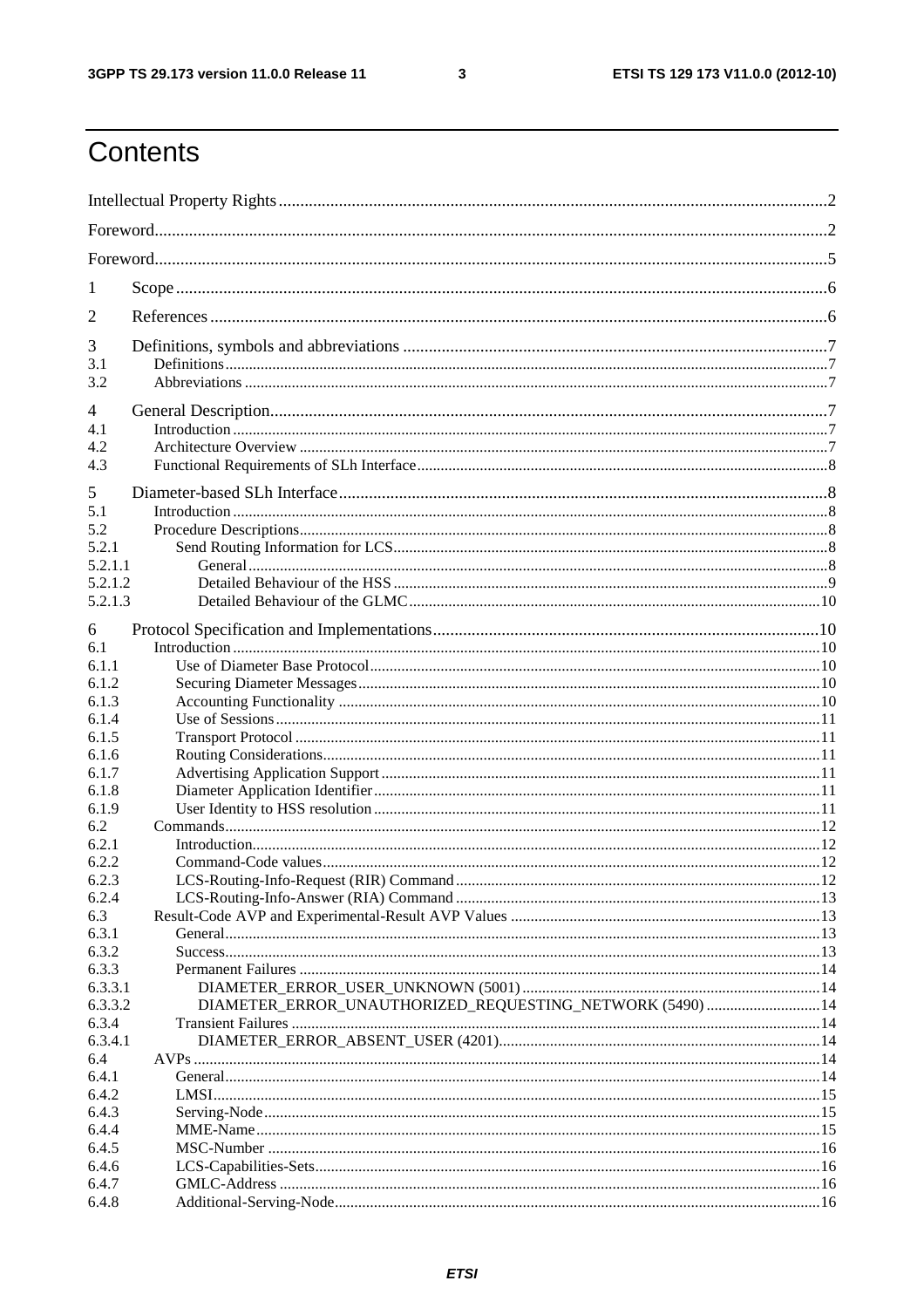$\overline{\mathbf{4}}$ 

| 6.4.11 |  |  |
|--------|--|--|
| 6.4.10 |  |  |
|        |  |  |
| 6.4.9  |  |  |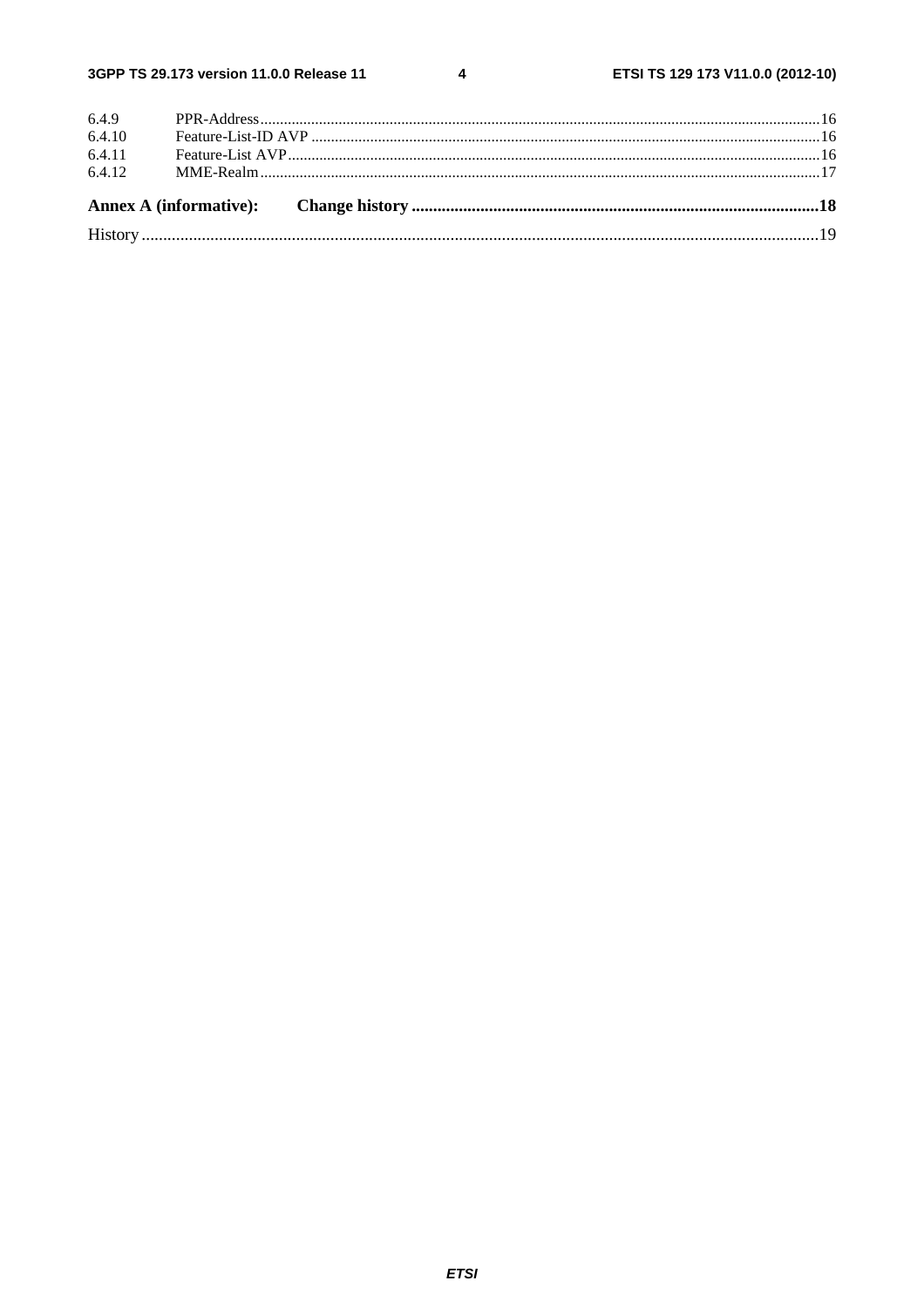## Foreword

This Technical Specification has been produced by the 3<sup>rd</sup> Generation Partnership Project (3GPP).

The contents of the present document are subject to continuing work within the TSG and may change following formal TSG approval. Should the TSG modify the contents of the present document, it will be re-released by the TSG with an identifying change of release date and an increase in version number as follows:

Version x.y.z

where:

- x the first digit:
	- 1 presented to TSG for information;
	- 2 presented to TSG for approval;
	- 3 or greater indicates TSG approved document under change control.
- y the second digit is incremented for all changes of substance, i.e. technical enhancements, corrections, updates, etc.
- z the third digit is incremented when editorial only changes have been incorporated in the document.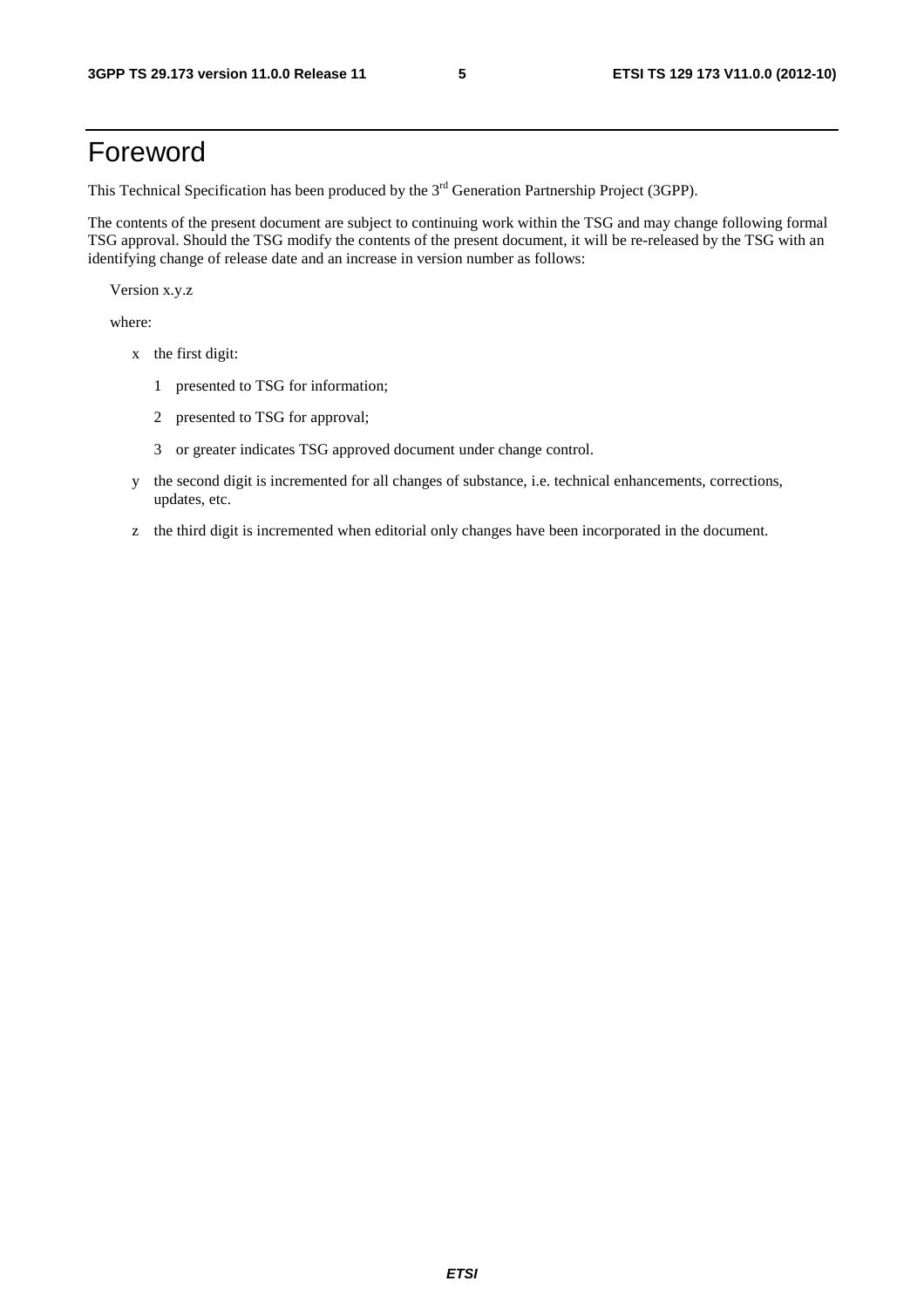### 1 Scope

The present document describes the Diameter-based SLh interface between the GMLC and the HSS defined for the Control Plane LCS in EPC.

LCS procedures over the SLh interface are defined in the 3GPP TS 23.271 [2].

This specification defines the Diameter application for the GMLC-HSS, SLh reference point. The interactions between the HSS and the GMLC are specified, including the signalling flows. As LCS procedures over the Diameter-based SLh interface are identical to the MAP-based Lh interface, the descriptions of the Lh MAP operations defined in the 3GPP TS 29.002 [3] are mapped into the descriptions of the SLh Diameter commands.

### 2 References

The following documents contain provisions which, through reference in this text, constitute provisions of the present document.

- References are either specific (identified by date of publication, edition number, version number, etc.) or non-specific.
- For a specific reference, subsequent revisions do not apply.
- For a non-specific reference, the latest version applies. In the case of a reference to a 3GPP document (including a GSM document), a non-specific reference implicitly refers to the latest version of that document *in the same Release as the present document*.
- [1] 3GPP TR 21.905: "Vocabulary for 3GPP Specifications".
- [2] 3GPP TS 23.271: "Functional stage 2 description of Location Services (LCS)".
- [3] 3GPP TS 29.002: "Mobile Application Part (MAP) specification".
- [4] 3GPP TS 29.228: "IP multimedia (IM) Subsystem Cx Interface; Signalling flows and Message Elements".
- [5] IETF RFC 3588: "Diameter Base Protocol".
- [6] 3GPP TS 33.210: "3G security; Network Domain Security (NDS); IP network layer security".
- [7] IETF RFC 4960: "Stream Control Transport Protocol".
- [8] 3GPP TS 29.229: "Cx and Dx Interfaces based on the Diameter protocol; protocol details".
- [9] 3GPP TS 29.329: "Sh Interface based on the Diameter protocol; protocol details".
- [10] 3GPP TS 23.003: "Numbering, addressing and identification ".
- [11] 3GPP TS 23.012: "Location Management Procedures".
- [12] 3GPP TS 29.272: "Mobility Management Entity (MME) and Serving GPRS Support Node (SGSN) related interfaces based on Diameter protocol".
- [13] IETF RFC 2234: "Augmented BNF for syntax specifications".
- [14] 3GPP TS 29.234: "3GPP system to Wireless Local Area Network (WLAN) Interworking; Stage 3".
- [15] ITU-T Recommendation E.164: "The international public telecommunication numbering plan".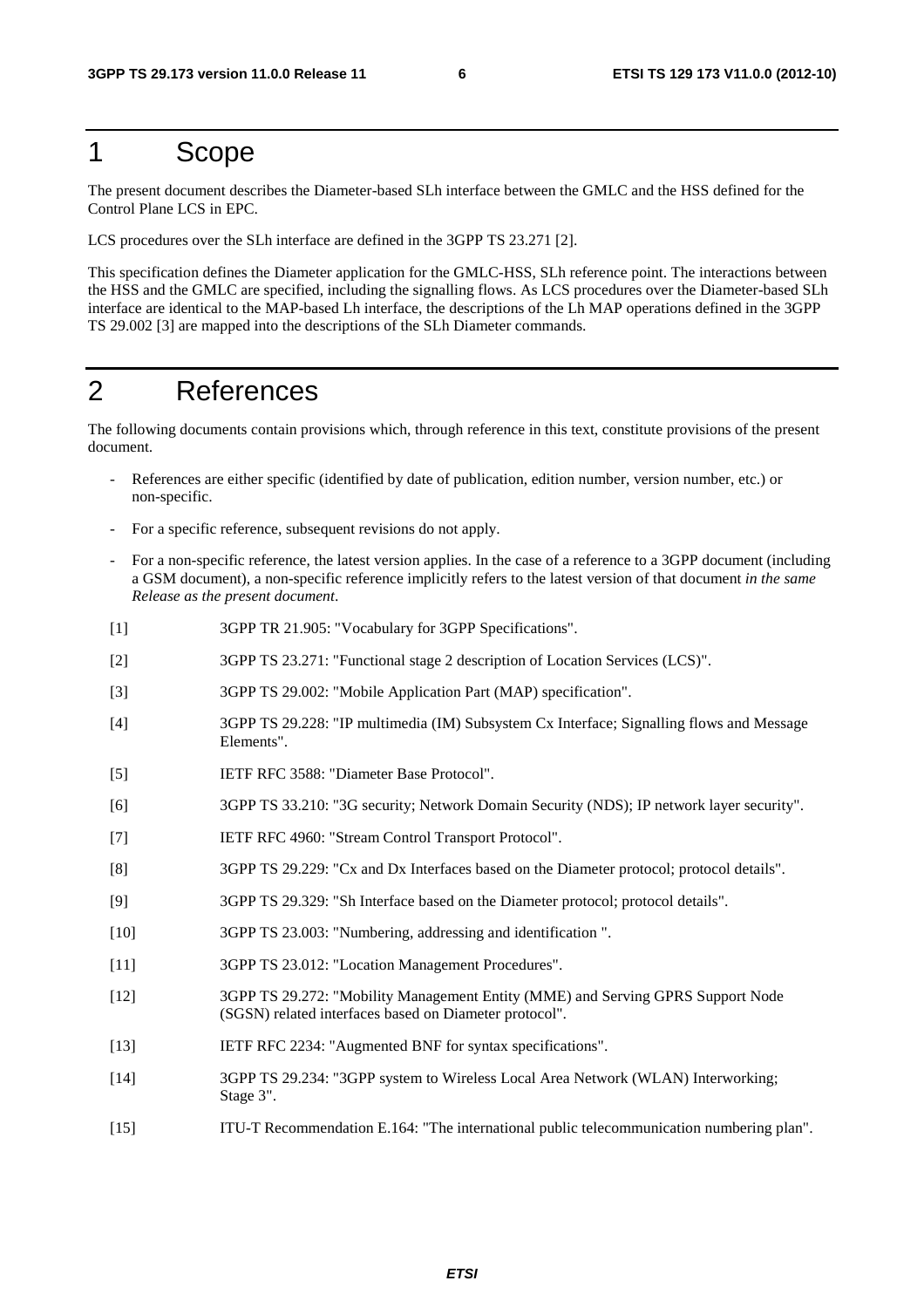# 3 Definitions, symbols and abbreviations

### 3.1 Definitions

For the purposes of the present document, the terms and definitions given in 3GPP TR 21.905 [1], 3GPP TS 23.271 [2] and the following apply. A term defined in the present document takes precedence over the definition of the same term, if any, in TR 21.905 [1].

### 3.2 Abbreviations

For the purposes of the present document, the abbreviations given in 3GPP TR 21.905 [1] and the following apply. An abbreviation defined in the present document takes precedence over the definition of the same abbreviation, if any, in 3GPP TR 21.905 [1].

| <b>ABNF</b>   | Augmented Backus-Naur form                 |
|---------------|--------------------------------------------|
| <b>AVP</b>    | <b>Attribute Value Pair</b>                |
| <b>H-GMLC</b> | Home-Gateway Mobile Location Centre        |
| <b>IANA</b>   | <b>Internet Assigned Numbers Authority</b> |
| <b>PMD</b>    | Pseudonym mediation device functionality   |
| <b>PPR</b>    | Privacy Profile Register                   |
| R-GMLC        | Requesting-Gateway Mobile Location Centre  |
| <b>RFC</b>    | <b>Request For Comments</b>                |
| V-GMLC        | Visited-Gateway Mobile Location Centre     |

# 4 General Description

### 4.1 Introduction

The SLh reference point between the GMLC and the HSS is defined in the 3GPP TS 23.271 [2].

This document describes the Diameter-based SLh interface related procedures, message parameters and protocol specifications.

### 4.2 Architecture Overview

The architecture for support of Location Services in GSM, UMTS and EPS has been defined in 3GPP TS 23.271 [2] and the relevant network elements and interfaces are shown in the figure 4.2-1.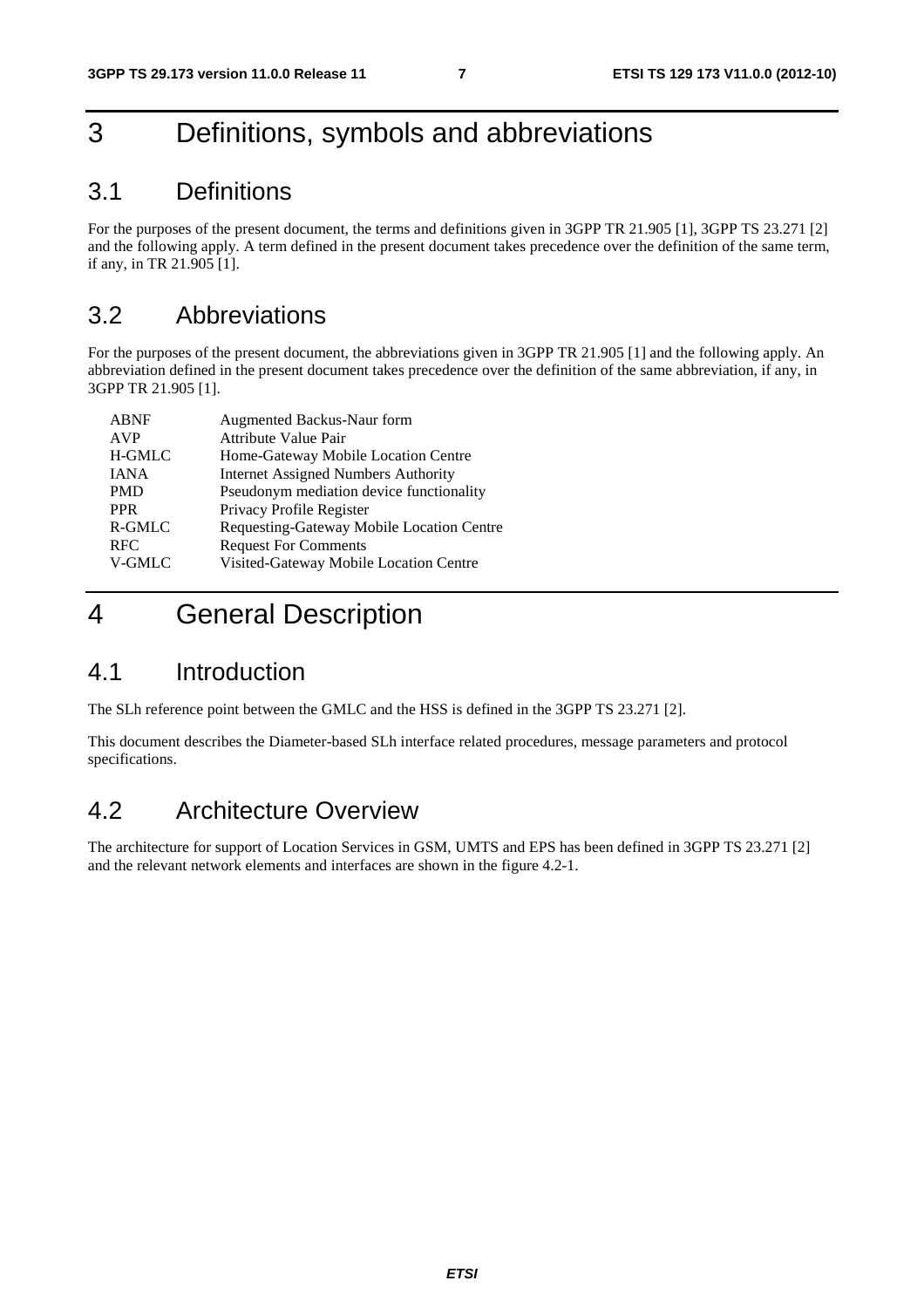

#### **Figure 4.2-1: Overview of the LCS Functional Architecture**

In this architecture, the SLh interface is defined between the Gateway Mobile Location Center (GMLC) and the Home Subscriber Server (HSS) to allow the GMLC to request routing information from the HLR or HSS.

### 4.3 Functional Requirements of SLh Interface

The requirements for SLh interface are defined in 3GPP TS 23.271 [2].

The SLh interface is used by the GMLC to request routing information from the HSS i.e. the address of the H-GMLC, and/or the address of the visited MSC/MSC server, SGSN, 3GPP AAA server or MME for a particular target UE whose location has been requested.

# 5 Diameter-based SLh Interface

### 5.1 Introduction

This section describes the Diameter-based SLh interface related procedures and Information elements exchanged between functional entities.

In the tables that describe the Information Elements transported by each Diameter command, each Information Element is marked as (M) Mandatory, (C) Conditional or (O) Optional in the "Cat." column. For the correct handling of the Information Element according to the category type, see the description detailed in section 6 of the 3GPP TS 29.228 [4].

### 5.2 Procedure Descriptions

#### 5.2.1 Send Routing Information for LCS

#### 5.2.1.1 General

This procedure is used between the GMLC and the HSS. The procedure is invoked by the GMLC and is used:

- To retrieve routing information for LCS for a specified user from the HSS.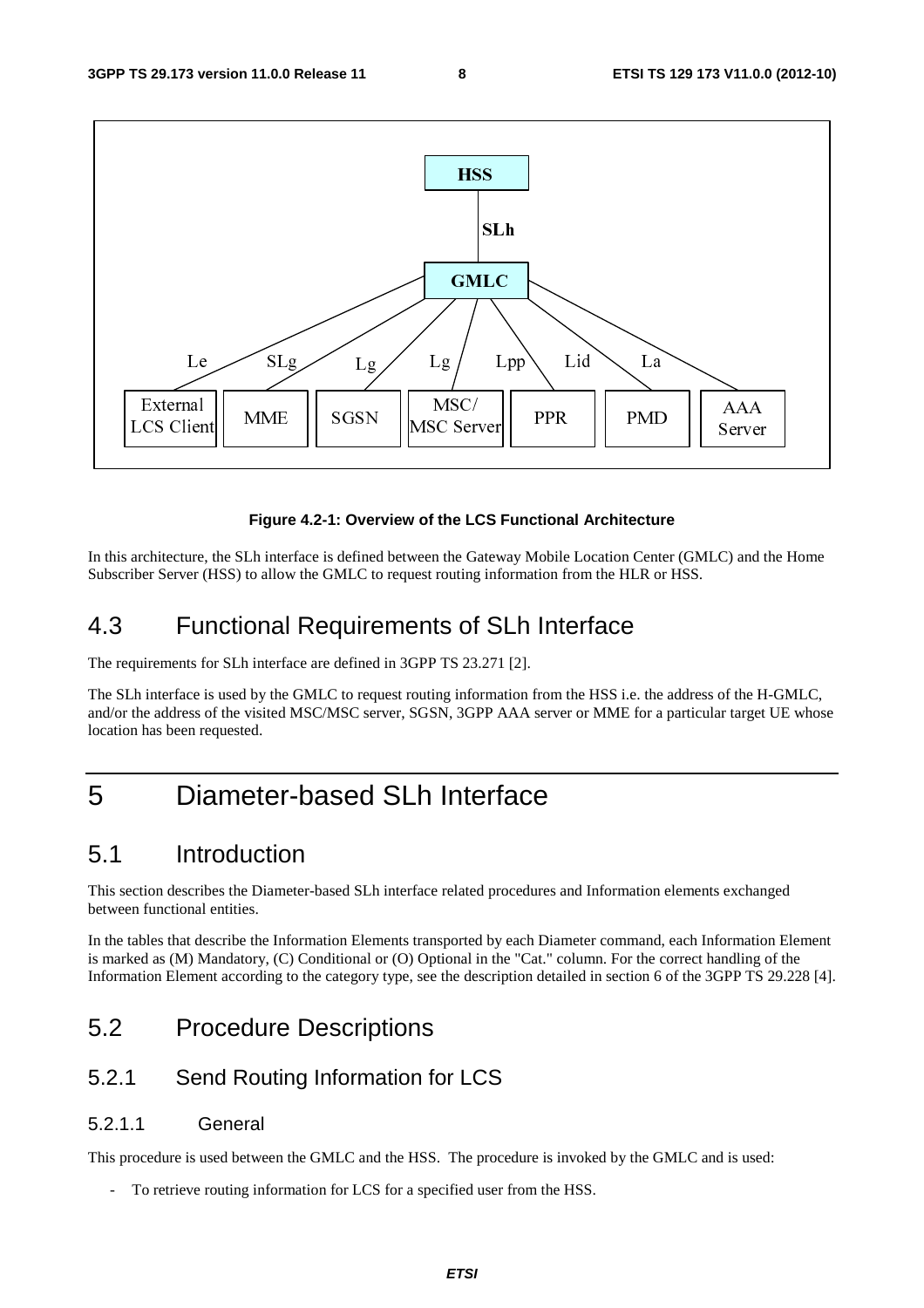This procedure is mapped to the commands LCS-Routing-Info-Request/Answer in the Diameter application specified in chapter 6. Tables 5.2.1.1/1 and 5.2.1.1/2 detail the involved information elements.

**Table 5.2.1.1/1: Send Routing Information for LCS (SLh-LCS-SRI)** 

| <b>Information</b><br>element name                       | <b>Mapping to</b><br><b>Diameter AVP</b> | Cat.    | <b>Description</b>                                                                                                         |
|----------------------------------------------------------|------------------------------------------|---------|----------------------------------------------------------------------------------------------------------------------------|
| <b>IMSI</b>                                              | User-Name                                | C       | This information element shall contain the IMSI of the targeted<br>user. This IE shall be present if the MSISDN is absent. |
| <b>MSISDN</b>                                            | <b>MSISDN</b>                            | C       | This information element shall contain the MSISDN of the<br>targeted user. This IE shall be present if the IMSI is absent. |
| <b>GMLC Number</b>                                       | <b>GMLC-Number</b>                       | $\circ$ | This information element shall contain the ISDN (E.164) number<br>of the requesting GMLC.                                  |
| <b>Supported Features</b><br>(See 3GPP TS<br>29.229 [8]) | Supported-Features                       | O       | If present, this information element shall contain the list of<br>features supported by the origin host.                   |

#### **Table 5.2.1.1/2: Send Routing Information for LCS (SLh-LCS-SRI) Resp**

| <b>Information</b><br>element<br>name                | <b>Mapping to</b><br><b>Diameter AVP</b> | Cat.         | <b>Description</b>                                                                                                                                                                                                                                                                                                                                                                                                        |
|------------------------------------------------------|------------------------------------------|--------------|---------------------------------------------------------------------------------------------------------------------------------------------------------------------------------------------------------------------------------------------------------------------------------------------------------------------------------------------------------------------------------------------------------------------------|
| Result<br>(See 5.3.5)                                | Result-Code /<br>Experimental-<br>Result | M            | Result of the request.<br>Result-Code AVP shall be used for errors defined in the Diameter Base<br>Protocol.<br>Experimental-Result AVP shall be used for SLh errors. This is a grouped<br>AVP which contains the 3GPP Vendor ID in the Vendor-Id AVP, and the<br>error code in the Experimental-Result-Code AVP.                                                                                                         |
| <b>IMSI</b>                                          | User-Name                                | C            | This information element shall contain the IMSI of the targeted user. This<br>IE shall be present if the MSISDN is absent.                                                                                                                                                                                                                                                                                                |
| <b>MSISDN</b>                                        | <b>MSISDN</b>                            | $\mathsf{C}$ | This information element shall contain the MSISDN of the targeted user.<br>This IE shall be present if the IMSI is absent.                                                                                                                                                                                                                                                                                                |
| <b>LMSI</b>                                          | <b>LMSI</b>                              | C            | This information element shall contain the LMSI allocated by the VLR. If<br>available in the HSS, this IE shall be present only when the Result- Code is<br>DIAMETER_SUCCESS and the serving node is a VLR.                                                                                                                                                                                                               |
| Serving Node                                         | Serving-Node                             | $\mathsf{C}$ | This information element shall contain the information about the network<br>node serving the targeted user i.e. the name/number of the serving node<br>(MME, SGSN, 3GPP AAA server or MSC/MSC server), the LCS<br>capabilities sets supported by the serving node and the IP address of the<br>visited GMLC associated with the serving node. This IE shall be present<br>only when the Result- Code is DIAMETER_SUCCESS. |
| Additional<br>Serving Node                           | Additional-<br>Serving-Node              | C            | This information element shall contain the information about another<br>network node serving the targeted user. This IE shall be present only when<br>the Result- Code is DIAMETER_SUCCESS. There may be multiple<br>instances of this IE in the response provided by the HSS.                                                                                                                                            |
| Home GMLC<br>Address                                 | <b>GMLC-Address</b>                      | $\mathsf{C}$ | This information element shall contain the IP address of the H-GMLC. This<br>IE shall be present only when the Result-Code is DIAMETER_SUCCESS.                                                                                                                                                                                                                                                                           |
| <b>PPR Address</b>                                   | PPR-Address                              | $\mathsf{C}$ | This information element shall contain the IP address of the Privacy Profile<br>Register (PPR). If available in the HSS, this IE shall be present only when<br>the Result-Code is DIAMETER_SUCCESS.                                                                                                                                                                                                                       |
| Supported<br>Features<br>(See 3GPP TS<br>29.229 [8]) | Supported-<br>Features                   | $\Omega$     | If present, this information element shall contain the list of features<br>supported by the origin host.                                                                                                                                                                                                                                                                                                                  |

#### 5.2.1.2 Detailed Behaviour of the HSS

Upon reception of the Send Routing Info for LCS request, the HSS shall, in the following order: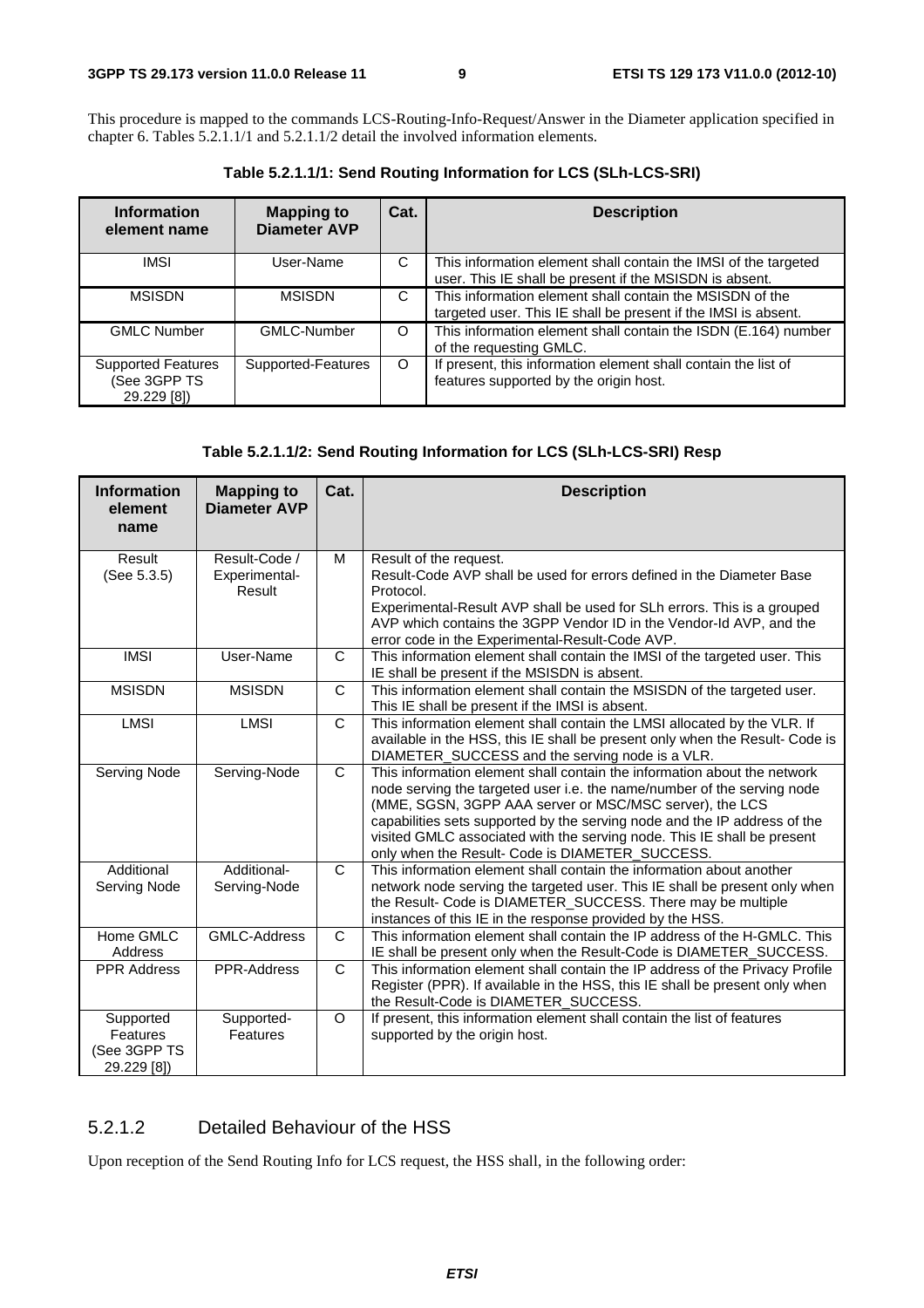- 1. Check whether the requesting GMLC belongs to a network authorized to request UE location information. If not, Experimental-Result shall be set to DIAMETER\_ERROR\_UNAUTHORIZED\_REQUESTING\_NETWORK in the Send Routing Information for LCS Response.
- 2. Check that the User Identity for whom data is asked exists in HSS. If not, Experimental-Result shall be set to DIAMETER\_ERROR\_USER\_UNKNOWN in the Send Routing Information for LCS Response.
- 3. Check that there is serving node associated with the targeted user. If not, Experimental-Result shall be set to DIAMETER\_ERROR\_ABSENT\_USER in the Send Routing Information for LCS Response.

If there is an error in any of the above steps then the HSS shall stop processing and shall return the error code specified in the respective step (see 3GPP TS 29.329 [9] and 3GPP TS 29.229 [8] for an explanation of the error codes).

If the HSS cannot fulfil the received request for reasons not stated in the above steps, e.g. due to a database error or empty mandatory data elements, it shall stop processing the request and set Result-Code to DIAMETER\_UNABLE\_TO\_COMPLY.

Otherwise, the requested operation shall take place and the HSS shall return the Result-Code AVP set to DIAMETER\_SUCCESS. The HSS returns one or several of the network addresses of the current MME, SGSN, 3GPP AAA server and/or VMSC/MSC server, the LCS capabilities of the serving nodes if available, the V-GMLC address associated with the serving nodes, if available, and whichever of the IMSI and MSISDN that was not provided in the Send Routing Info for LCS request. The HSS returns the address of the H-GMLC. The HSS also provides the address of the PPR, if available.

Regarding the LCS capabilities of the serving nodes, if the HSS registered an SGSN via the S6d reference point (i.e., the registered serving node is an S4-SGSN), the HSS shall set the LCS-Capabilities-Set value to indicate support of Capability Set 5 (i.e., LCS release 7 or later version). If the HSS registered an MME, the HSS shall not indicate any LCS capability value to the GMLC (i.e., the LCS-Capabilities-Set AVP shall be absent over SLh when the serving node is an MME); in this case, the GMLC shall assume that the MME supports LCS Capability Set 5.

#### 5.2.1.3 Detailed Behaviour of the GLMC

If there are a serving node as well as additional serving nodes in a successful Send Routing Info for LCS response, the receiving shall use the serving node in preference to the additional serving nodes.

# 6 Protocol Specification and Implementations

### 6.1 Introduction

### 6.1.1 Use of Diameter Base Protocol

The Diameter Base Protocol as specified in IETF RFC 3588 [5] shall apply except as modified by the defined support of the methods and the defined support of the commands and AVPs, result and error codes as specified in this specification. Unless otherwise specified, the procedures (including error handling and unrecognised information handling) shall be used unmodified.

### 6.1.2 Securing Diameter Messages

For secure transport of Diameter messages, see 3GPP TS 33.210 [6].

### 6.1.3 Accounting Functionality

Accounting functionality (Accounting Session State Machine, related command codes and AVPs) shall not be used on the SLh interface.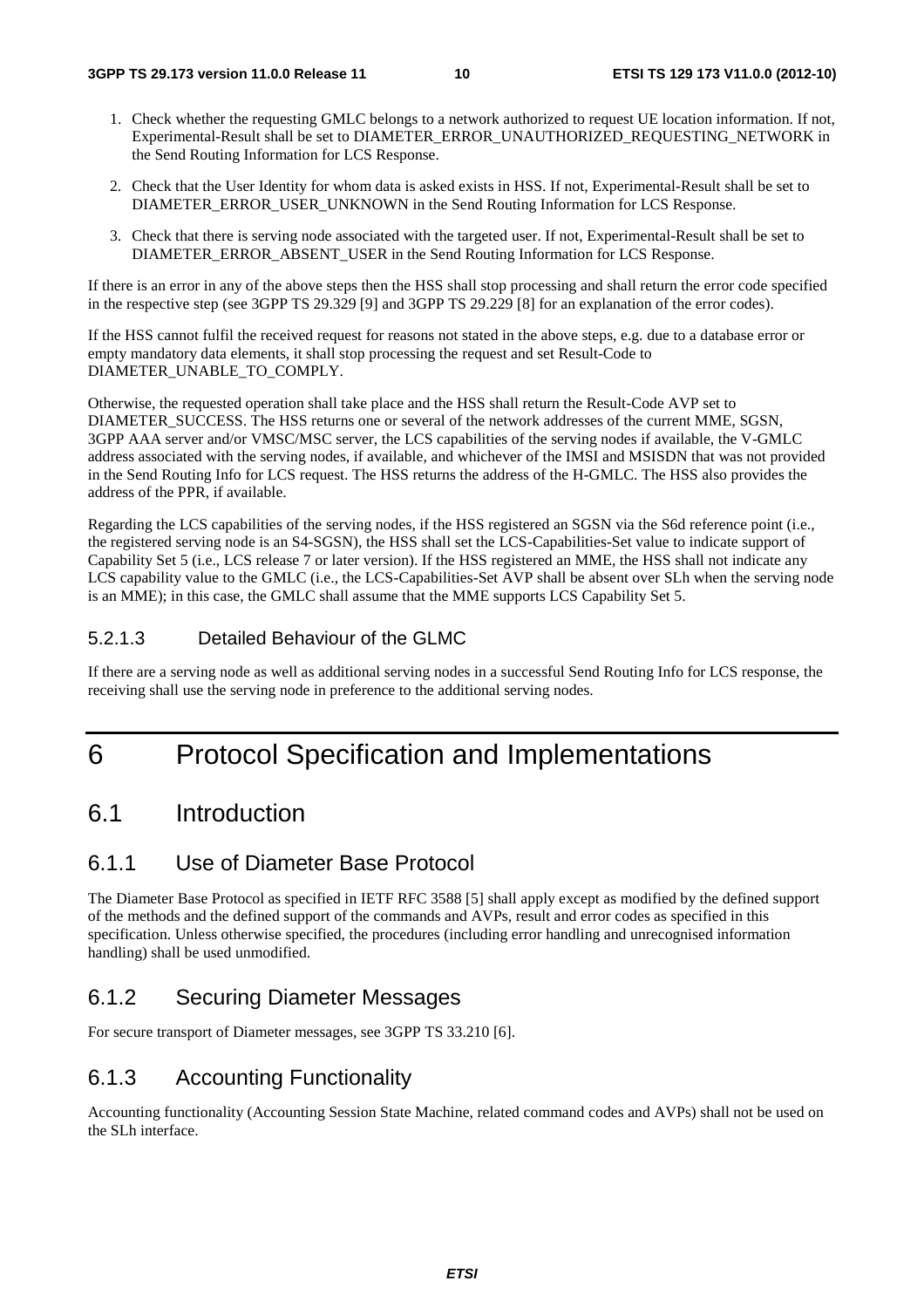### 6.1.4 Use of Sessions

Between the GMLC and the HSS, Diameter sessions shall be implicitly terminated. An implicitly terminated session is one for which the server does not maintain state information. The client shall not send any re-authorization or session termination requests to the server.

The Diameter base protocol includes the Auth-Session-State AVP as the mechanism for the implementation of implicitly terminated sessions.

The client (server) shall include in its requests (responses) the Auth-Session-State AVP set to the value NO\_STATE\_MAINTAINED (1), as described in IETF RFC 3588 [5]. As a consequence, the server shall not maintain any state information about this session and the client shall not send any session termination request. Neither the Authorization-Lifetime AVP nor the Session-Timeout AVP shall be present in requests or responses.

### 6.1.5 Transport Protocol

Diameter messages over the SLh interface shall make use of SCTP IETF RFC 4960 [7] as transport protocol.

### 6.1.6 Routing Considerations

This clause specifies the use of the Diameter routing AVPs Destination-Realm and Destination-Host.

If GMLC knows the address/name of the HSS for a certain user, both the Destination-Realm AVP and the Destination-Host AVP shall be present in the request. Otherwise, only the Destination-Realm AVP shall be present and the command shall be routed to the next Diameter node. Consequently, the Destination-Host AVP is declared as optional in the ABNF for all requests initiated by a GMLC.

Destination-Realm AVP is declared as mandatory in the ABNF for all requests.

### 6.1.7 Advertising Application Support

The HSS and GMLC shall advertise support of the Diameter SLh Application by including the value of the application identifier in the Auth-Application-Id AVP within the Vendor-Specific-Application-Id grouped AVP of the Capabilities-Exchange-Request and Capabilities-Exchange-Answer commands.

The vendor identifier value of 3GPP (10415) shall be included in the Supported-Vendor-Id AVP of the Capabilities-Exchange-Request and Capabilities-Exchange-Answer commands, and in the Vendor-Id AVP within the Vendor-Specific-Application-Id grouped AVP of the Capabilities-Exchange-Request and Capabilities-Exchange-Answer commands.

The Vendor-Id AVP included in Capabilities-Exchange-Request and Capabilities-Exchange-Answer commands that is not included in the Vendor-Specific-Application-Id AVPs as described above shall indicate the manufacturer of the Diameter node as per RFC 3588 [5].

### 6.1.8 Diameter Application Identifier

The SLh interface protocol shall be defined as an IETF vendor specific Diameter application, where the vendor is 3GPP. The vendor identifier assigned by IANA to 3GPP (http://www.iana.org/assignments/enterprise-numbers) is 10415.

The Diameter application identifier assigned to the SLh interface application is 16777291 (allocated by IANA).

### 6.1.9 User Identity to HSS resolution

The User identity to HSS resolution mechanism enables the GMLC (for non-roaming case) or Diameter Relay/proxy agents in the home network (for roaming case) to find the identity of the HSS that holds the LCS subscription data and routing information for the target user when multiple and separately addressable HSSs have been deployed in the home network. The resolution mechanism is not required in networks that utilise a single HSS.

This User identity to HSS resolution mechanism may rely on routing capabilities provided by Diameter and be implemented in the home operator network within dedicated Diameter Agents (Redirect Agents or Proxy Agents)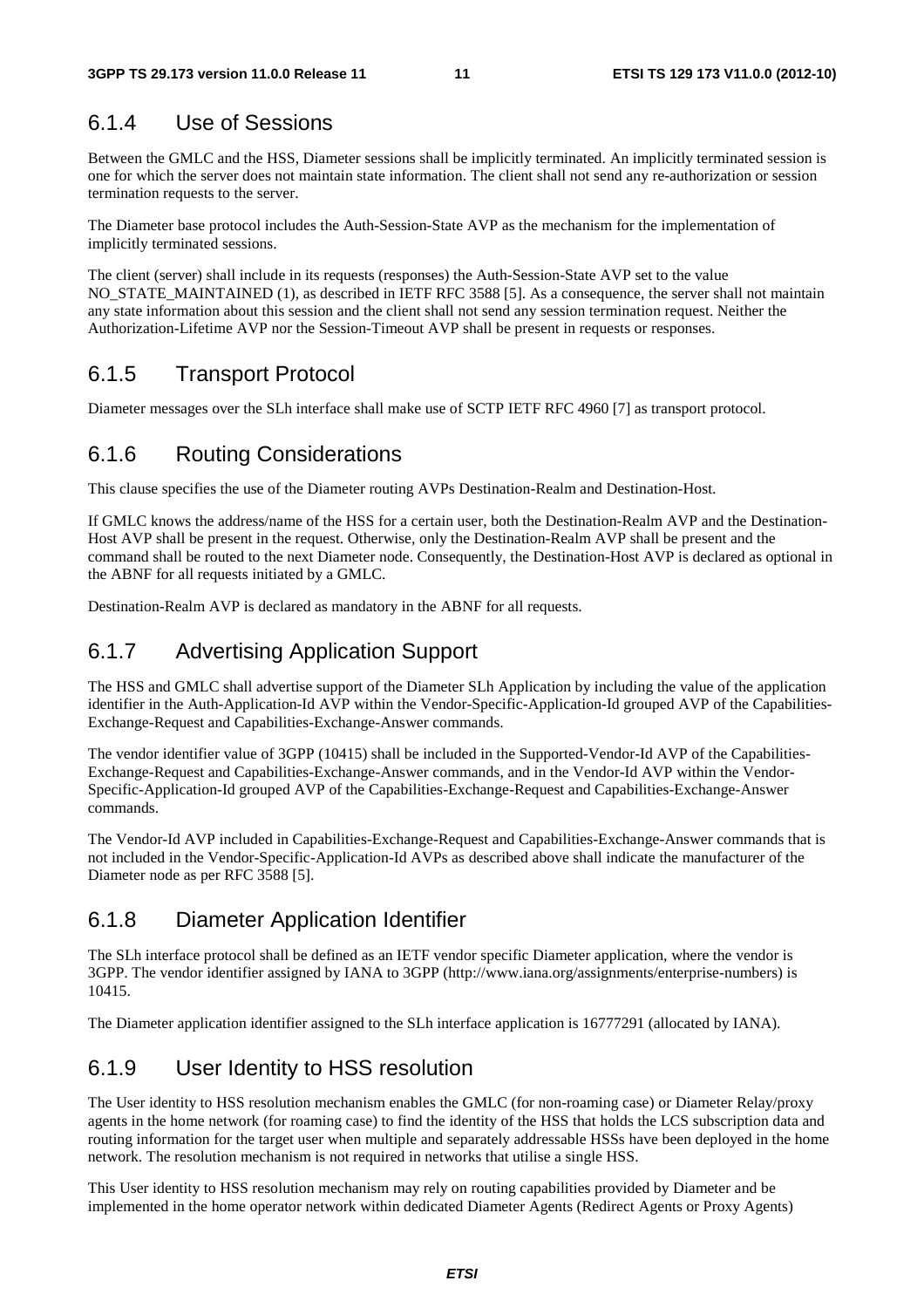responsible for determining the HSS identity based on the provided user identity. If this Diameter based implementation is selected by the Home network operator, the principles described in the 3GPP TS 29.272 [12] shall apply.

NOTE: Alternatives to the user identity to HSS resolution Diameter based implementation are outside the scope of this specification.

### 6.2 Commands

#### 6.2.1 Introduction

This section defines the Command code values and related ABNF for each command described in this specification.

### 6.2.2 Command-Code values

This section defines Command-Code values for the SLh interface application as allocated by IANA.

Every command is defined by means of the ABNF syntax IETF RFC 2234 [13], according to the rules in IETF RFC 3588 [5]. In the case, the definition and use of an AVP is not specified in this document, the guidelines in IETF RFC 3588 [5] shall apply.

The following Command Codes are defined in this specification:

| <b>Command-Name</b>      | <b>Abbreviatio</b> | Code    | <b>Section</b> |
|--------------------------|--------------------|---------|----------------|
| LCS-Routing-Info-Request | RIR                | 8388622 | 6.2.3          |
| LCS-Routing-Info-Answer  | RIA                | 8388622 | 6.2.4          |

**Table 6.2.2/1: Command-Code values for SLh** 

For these commands, the Application-ID field shall be set to 16777291 (application identifier of the SLh interface application, allocated by IANA).

### 6.2.3 LCS-Routing-Info-Request (RIR) Command

The LCS-Routing-Info-Request (RIR) command, indicated by the Command-Code field set to 8388622 and the "R" bit set in the Command Flags field, is sent from GMLC to HSS.

#### Message Format

 $\langle$  LCS-Routing-Info-Request $> ::=$   $\langle$  Diameter Header: 8388622, REQ, PXY, 16777291 $>$ 

< Session-Id > { Auth-Session-State } { Origin-Host } { Origin-Realm } [ Destination-Host ] { Destination-Realm } [ User-Name ] [ MSISDN ] [ GMLC-Number ] \*[ Supported-Features ]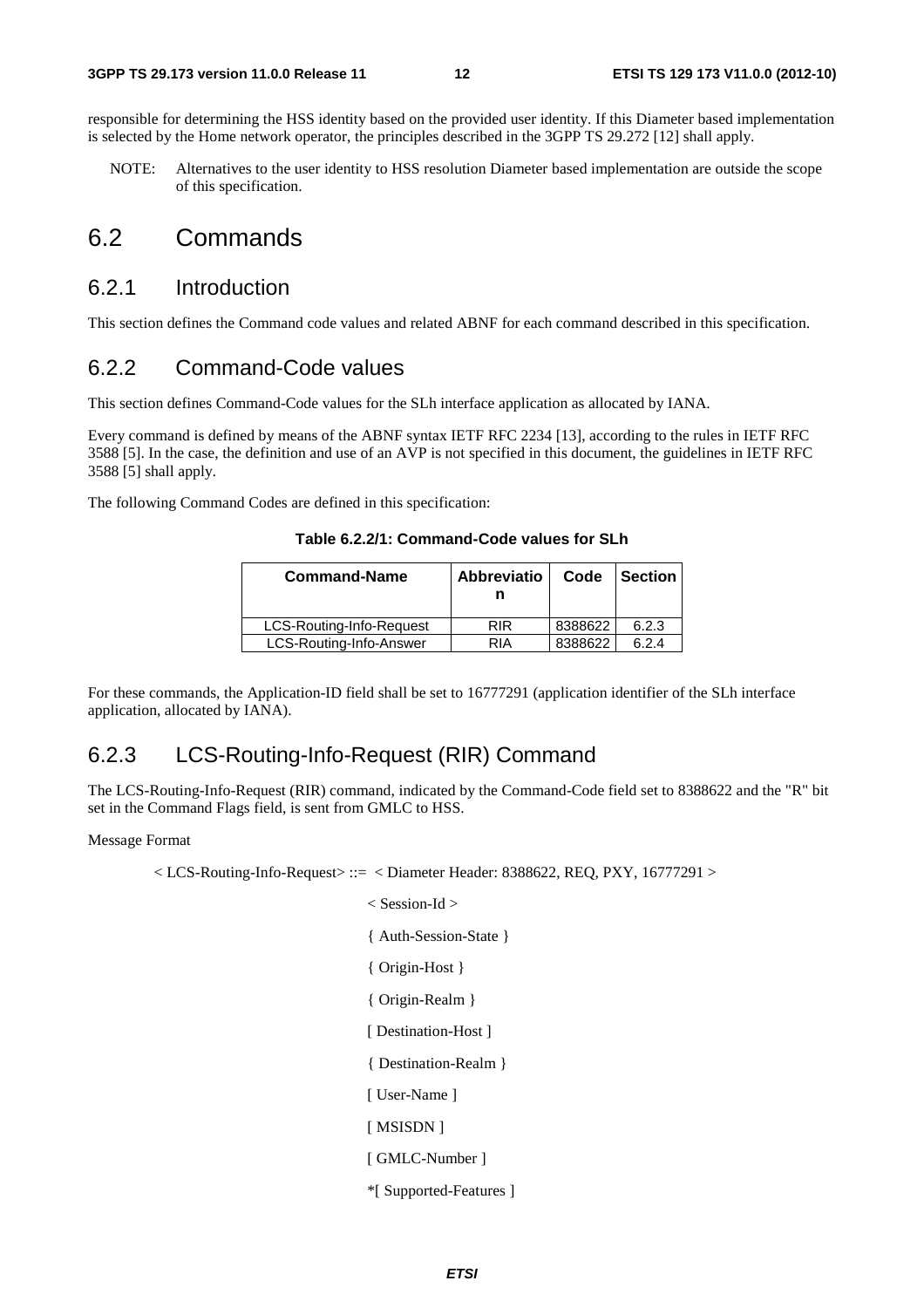\*[ Proxy-Info ] \*[ Route-Record ] \*[ AVP ]

#### 6.2.4 LCS-Routing-Info-Answer (RIA) Command

The LCS-Routing-Info-Answer (RIA) command, indicated by the Command-Code field set to 8388622 and the 'R' bit cleared in the Command Flags field, is sent from HSS to GMLC.

Message Format

 $\langle$  LCS-Routing-Info-Answer $\rangle$ ::=  $\langle$  Diameter Header: 8388622, PXY, 16777291 $\rangle$  < Session-Id > [ Result-Code ] [ Experimental-Result ] { Auth-Session-State } { Origin-Host } { Origin-Realm } \*[ Supported-Features ] [ User-Name ] [ MSISDN ] [ LMSI ] [ Serving-Node ] \*[ Additional-Serving-Node ] [ GMLC-Address ] [ PPR-Address ] \*[ AVP ] \*[ Failed-AVP ] \*[ Proxy-Info ] \*[ Route-Record ]

### 6.3 Result-Code AVP and Experimental-Result AVP Values

#### 6.3.1 General

This section defines result code values that shall be supported by all Diameter implementations that conform to this specification.

#### 6.3.2 Success

Result codes that fall within the Success category shall be used to inform a peer that a request has been successfully completed. The Result-Code AVP values defined in Diameter Base Protocol RFC 3588 [5] shall be applied.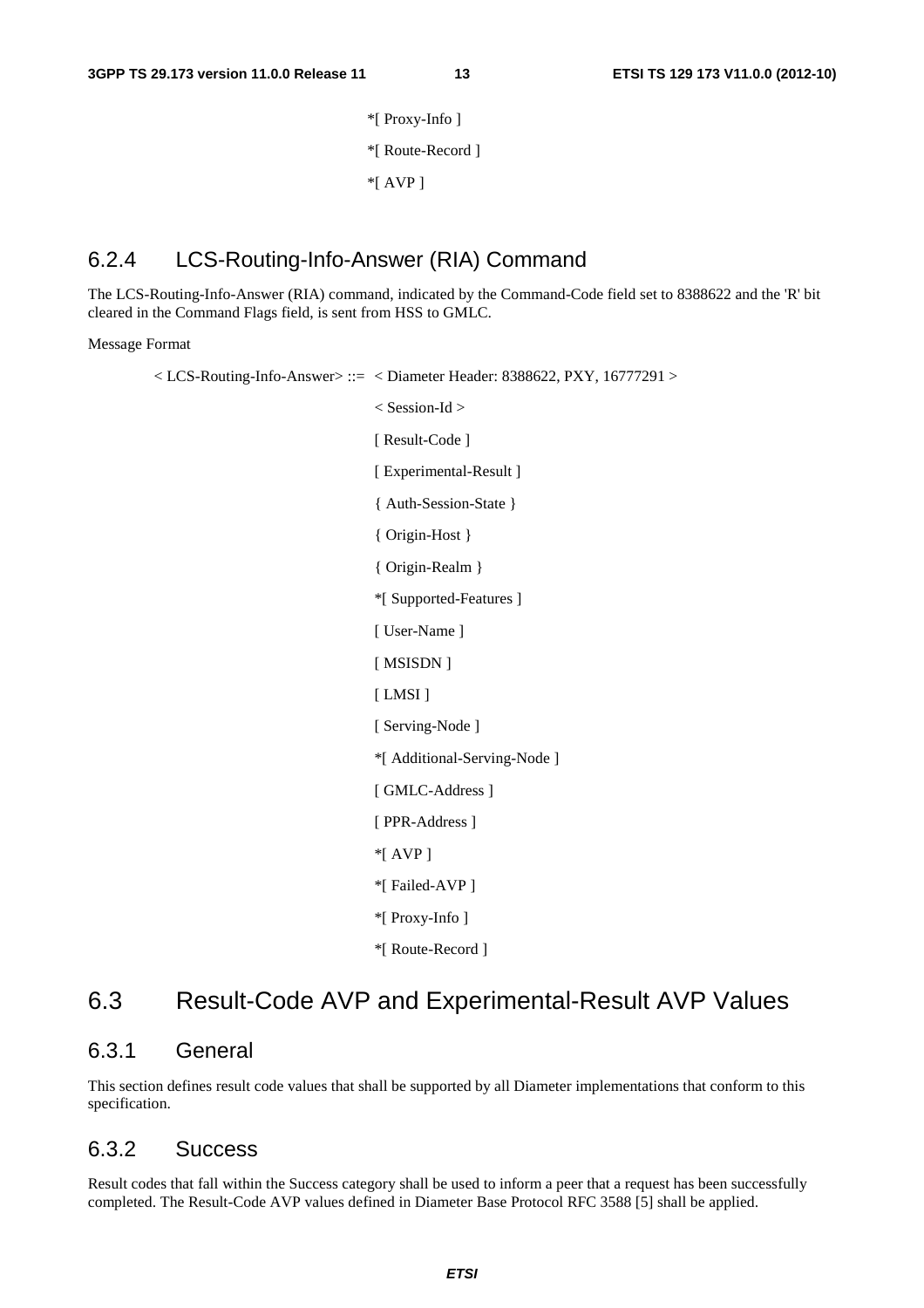### 6.3.3 Permanent Failures

Errors that fall within the Permanent Failures category shall be used to inform the peer that the request has failed, and should not be attempted again. The Result-Code AVP values defined in Diameter Base Protocol RFC 3588 [5] shall be applied. When one of the result codes defined here is included in a response, it shall be inside an Experimental-Result AVP and the Result-Code AVP shall be absent.

#### 6.3.3.1 DIAMETER\_ERROR\_USER\_UNKNOWN (5001)

This result code shall be sent by the HSS to indicate that the user identified by the IMSI or the MSISDN is unknown. This error code is defined in 3GPP TS 29.229 [8]

#### 6.3.3.2 DIAMETER\_ERROR\_UNAUTHORIZED\_REQUESTING\_NETWORK (5490)

This result code shall be sent by the HSS to indicate that the requesting GMLC's network is not authorized to request UE location information.

### 6.3.4 Transient Failures

Errors that fall within the transient failures category are those used to inform a peer that the request could not be satisfied at the time that it was received. The request may be able to be satisfied in the future.

#### 6.3.4.1 DIAMETER\_ERROR\_ABSENT\_USER (4201)

This result code shall be sent by the HSS to indicate that the location of the targeted user is not known at this time to satisfy the requested operation.

### 6.4 AVPs

#### 6.4.1 General

The following table specifies the Diameter AVPs defined for the SLh interface protocol, their AVP Code values, types, possible flag values and whether or not the AVP may be encrypted. The Vendor-ID header of all AVPs defined in this specification shall be set to 3GPP (10415).

|                                                                                                                                                                                                                                                                |                    |                           |                   |             |     | <b>AVP Flag rules</b> |             |                     |
|----------------------------------------------------------------------------------------------------------------------------------------------------------------------------------------------------------------------------------------------------------------|--------------------|---------------------------|-------------------|-------------|-----|-----------------------|-------------|---------------------|
| <b>Attribute Name</b>                                                                                                                                                                                                                                          | <b>AVP</b><br>Code | <b>Section</b><br>defined | <b>Value Type</b> | <b>Must</b> | May | <b>Should</b><br>not  | Must<br>not | <b>May</b><br>Encr. |
| <b>LMSI</b>                                                                                                                                                                                                                                                    | 2400               | 6.4.2                     | OctetString       | M, V        |     |                       |             | <b>No</b>           |
| Serving-Node                                                                                                                                                                                                                                                   | 2401               | 6.4.3                     | Grouped           | M, V        |     |                       |             | <b>No</b>           |
| IMME-Name                                                                                                                                                                                                                                                      | 2402               | 6.4.4                     | DiameterIdentity  | M, V        |     |                       |             | <b>No</b>           |
| IMSC-Number                                                                                                                                                                                                                                                    | 2403               | 6.4.5                     | OctetString       | M, V        |     |                       |             | <b>No</b>           |
| LCS-Capabilities-<br><b>Sets</b>                                                                                                                                                                                                                               | 2404               | 6.4.6                     | Unsigned32        | M, V        |     |                       |             | <b>No</b>           |
| <b>GMLC-Address</b>                                                                                                                                                                                                                                            | 2405               | 6.4.7                     | Address           | M, V        |     |                       |             | <b>No</b>           |
| Additional-Serving-<br>Node                                                                                                                                                                                                                                    | 2406               | 6.4.8                     | Grouped           | M, V        |     |                       |             | <b>No</b>           |
| IPPR-Address                                                                                                                                                                                                                                                   | 2407               | 6.4.9                     | Address           | M, V        |     |                       |             | <b>No</b>           |
| <b>MME-Realm</b>                                                                                                                                                                                                                                               | 2408               | 6.4.12                    | DiameterIdentity  | IV.         |     |                       | M           | <b>No</b>           |
| NOTE 1: The AVP header bit denoted as "M", indicates whether support of the AVP is required. The AVP header bit<br>denoted as "V", indicates whether the optional Vendor-ID field is present in the AVP header. For further<br>details, see IETF RFC 3588 [5]. |                    |                           |                   |             |     |                       |             |                     |

**Table 6.4.1/1: SLh specific Diameter AVPs**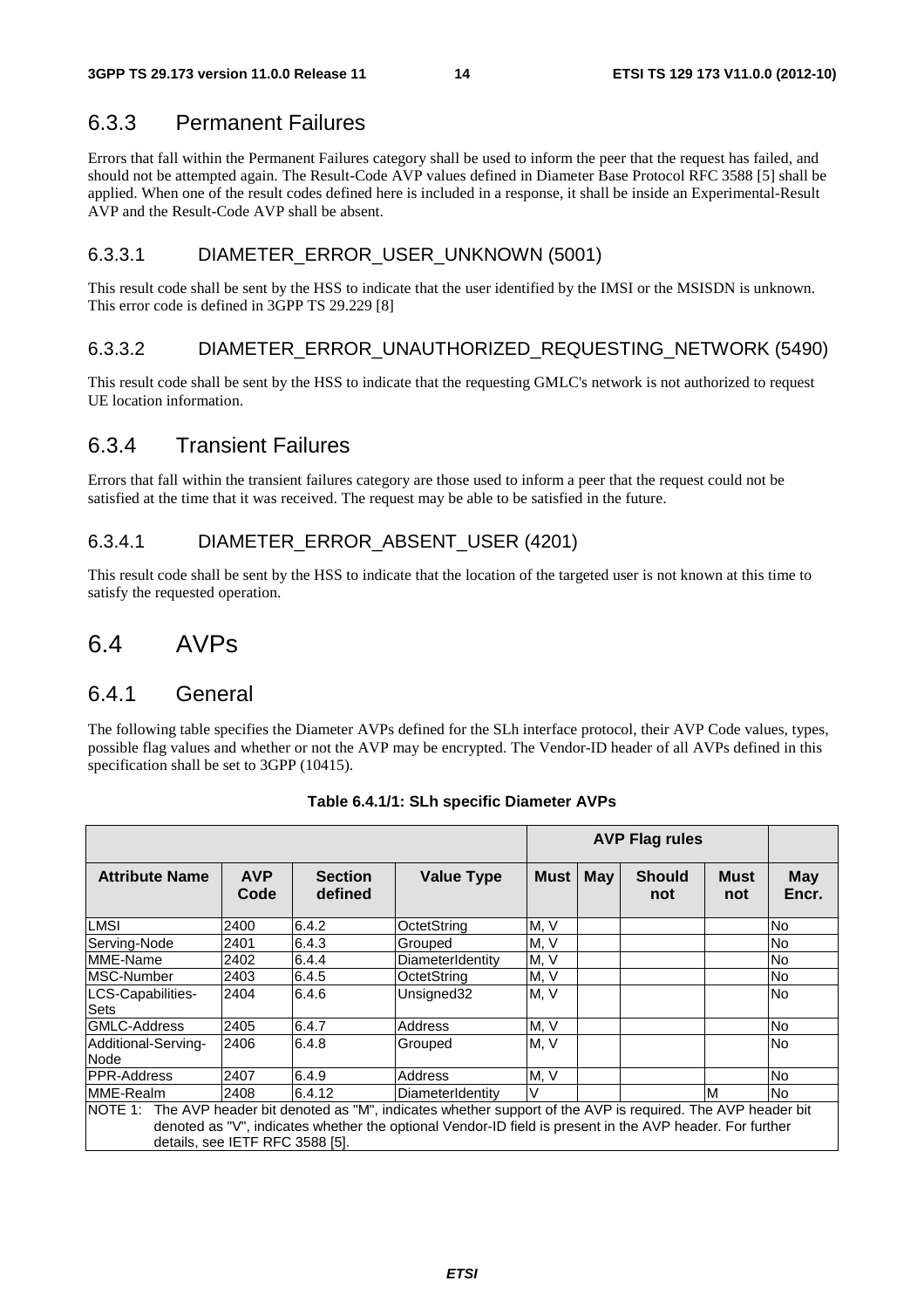The following table specifies the Diameter AVPs re-used by the SLh interface protocol from existing Diameter Applications, including a reference to their respective specifications and when needed, a short description of their use within SLh.

Any other AVPs from existing Diameter Applications, except for the AVPs from Diameter Base Protocol, do not need to be supported. The AVPs from Diameter Base Protocol are not included in table 6.4.1/2, but they may be re-used for the SLh protocol.

| <b>Attribute Name</b>                    | Reference           | <b>Comments</b>    |
|------------------------------------------|---------------------|--------------------|
| <b>MSISDN</b>                            | 3GPP TS 29.329 [9]  |                    |
| <b>SGSN-Number</b>                       | 3GPP TS 29.272 [12] |                    |
| Supported-Features                       | 3GPP TS 29.229 [8]  |                    |
| Feature-List-ID                          | 3GPP TS 29.229 [8]  | See section 6.4.10 |
| Feature-List                             | 3GPP TS 29.229 [8]  | See section 6.4.11 |
| <b>GMLC-Number</b>                       | 3GPP TS 29.272 [12] |                    |
| 3GPP-AAA-Server-Name 3GPP TS 29.234 [14] |                     |                    |

|  |  | Table 6.4.1/2: SLh re-used Diameter AVPs |
|--|--|------------------------------------------|
|--|--|------------------------------------------|

#### 6.4.2 LMSI

The LMSI AVP is of type OctetString and it shall contain the Local Mobile Station Identity (LMSI) allocated by the VLR, as defined in 3GPP TS 23.003 [10]. For further details on the encoding of this AVP, see 3GPP TS 23.003[10].

#### 6.4.3 Serving-Node

The Serving-Node AVP is of type Grouped. This AVP shall contain the information about the network node serving the targeted user.

AVP format

Serving-Node ::= <AVP header: 2401 10415>

[ SGSN-Number ] [ MME-Name ] [ MME-Realm ] [ MSC-Number ] [ 3GPP-AAA-Server-Name ] [ LCS-Capabilities-Sets ] [ GMLC-Address ] \*[AVP]

The GMLC-Address AVP included in the Serving-Node grouped AVP shall contain, if present, the IPv4 or IPv6 address of the GMLC associated with the serving node (i.e., either the home GMLC or the visited GMLC, depending on the location of the serving node).

#### 6.4.4 MME-Name

The MME-Name AVP is of type DiameterIdentity and it shall contain the Diameter identity of the serving MME. For further details on the encoding of this AVP, see IETF RFC 3588 [5].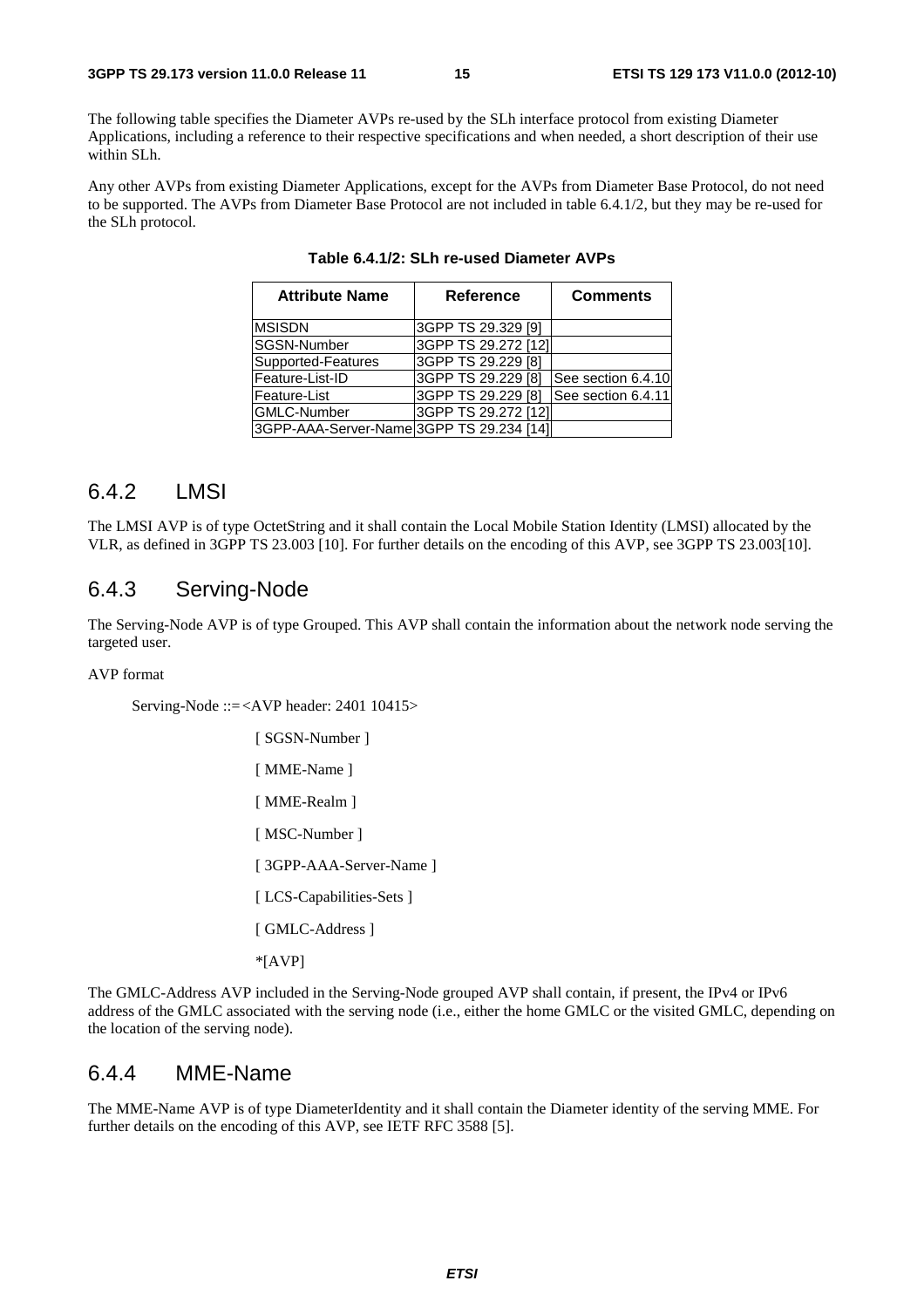#### 6.4.5 MSC-Number

The MSC-Number AVP is of type OctetString and it shall contain the ISDN number of the serving MSC or MSC server in international number format as described in ITU-T Rec E.164 [15] and shall be encoded as a TBCD-string. See 3GPP TS 29.002 [3] for encoding of TBCD-strings.

#### 6.4.6 LCS-Capabilities-Sets

The LCS-Capabilities-Sets AVP is of type Unsigned32 and it shall contain a bit mask. The meaning of the bits shall be as defined in 3GPP 29.002 [3].

### 6.4.7 GMLC-Address

The GMLC-Address AVP is of type Address and shall contain the IPv4 or IPv6 address of H-GMLC or the V-GMLC associated with the serving node.

#### 6.4.8 Additional-Serving-Node

The Additional-Serving-Node AVP is of type Grouped. This AVP shall contain the information about the network node serving the targeted user.

AVP format

Additional-Serving-Node ::= <AVP header: 2406 10415> [ SGSN-Number ] [ MME-Name ] [ MME-Realm ] [ MSC-Number ] [ 3GPP-AAA-Server-Name ] [ LCS-Capabilities-Sets ] [ GMLC-Address ] \*[AVP]

The GMLC-Address AVP included in the Additional-Serving-Node grouped AVP shall contain, if present, the IPv4 or IPv6 address of the GMLC associated with the serving node (i.e., either the home GMLC or the visited GMLC, depending on the location of the serving node).

#### 6.4.9 PPR-Address

The PPR-Address AVP is of type Address and contains the IPv4 or IPv6 address of the Privacy Profile Register for the targeted user.

### 6.4.10 Feature-List-ID AVP

The syntax of this AVP is defined in 3GPP TS 29.229 [8]. For this release, the Feature-List-ID AVP value shall be set to  $1$ .

#### 6.4.11 Feature-List AVP

The syntax of this AVP is defined in 3GPP TS 29.229 [8]. A null value indicates that there is no feature used by the application.

NOTE: There is no feature defined for this release.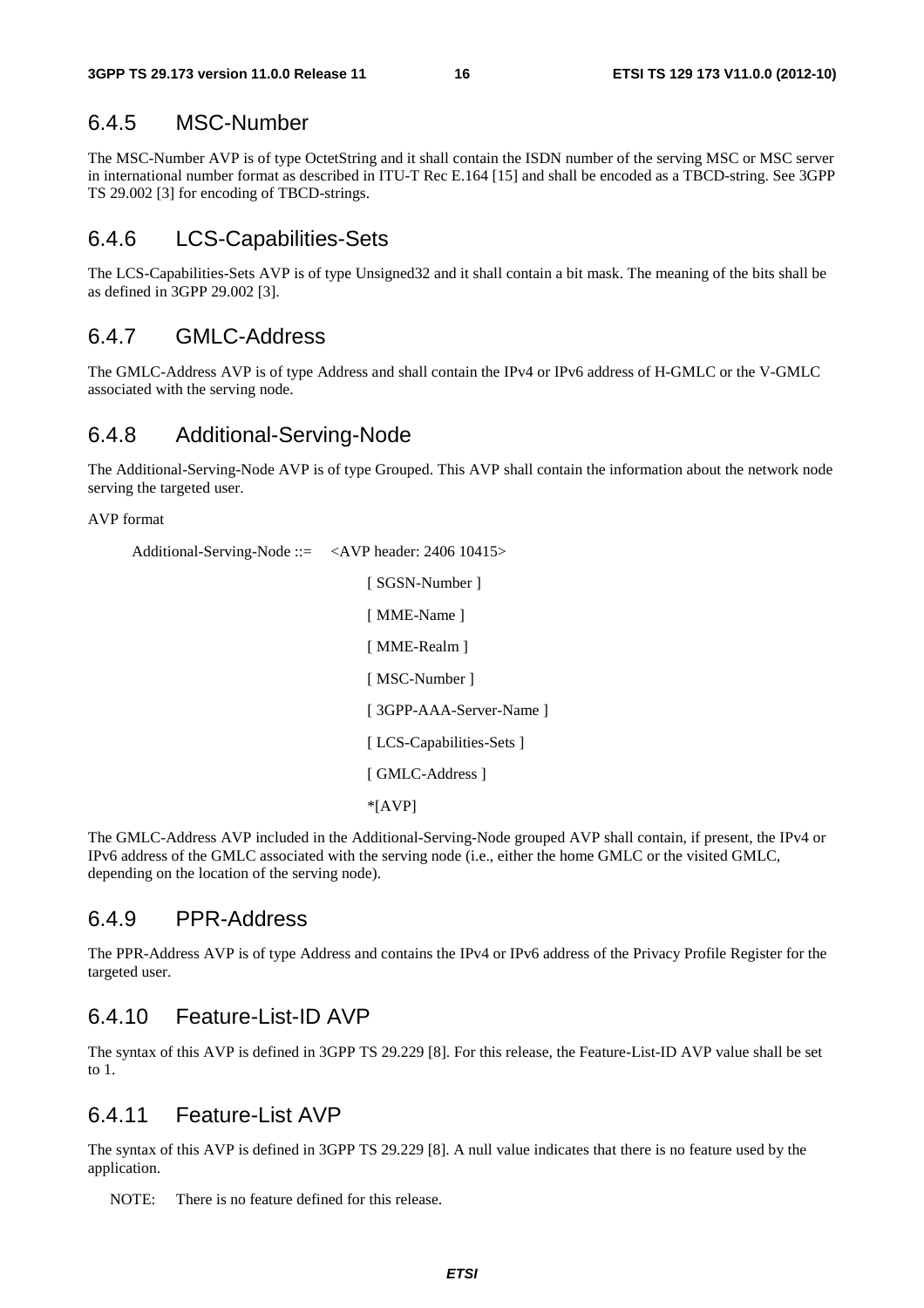### 6.4.12 MME-Realm

The MME-Realm AVP is of type DiameterIdentity and it shall contain the Diameter Realm Identity of the serving MME. For further details on the encoding of this AVP, see IETF RFC 3588 [5].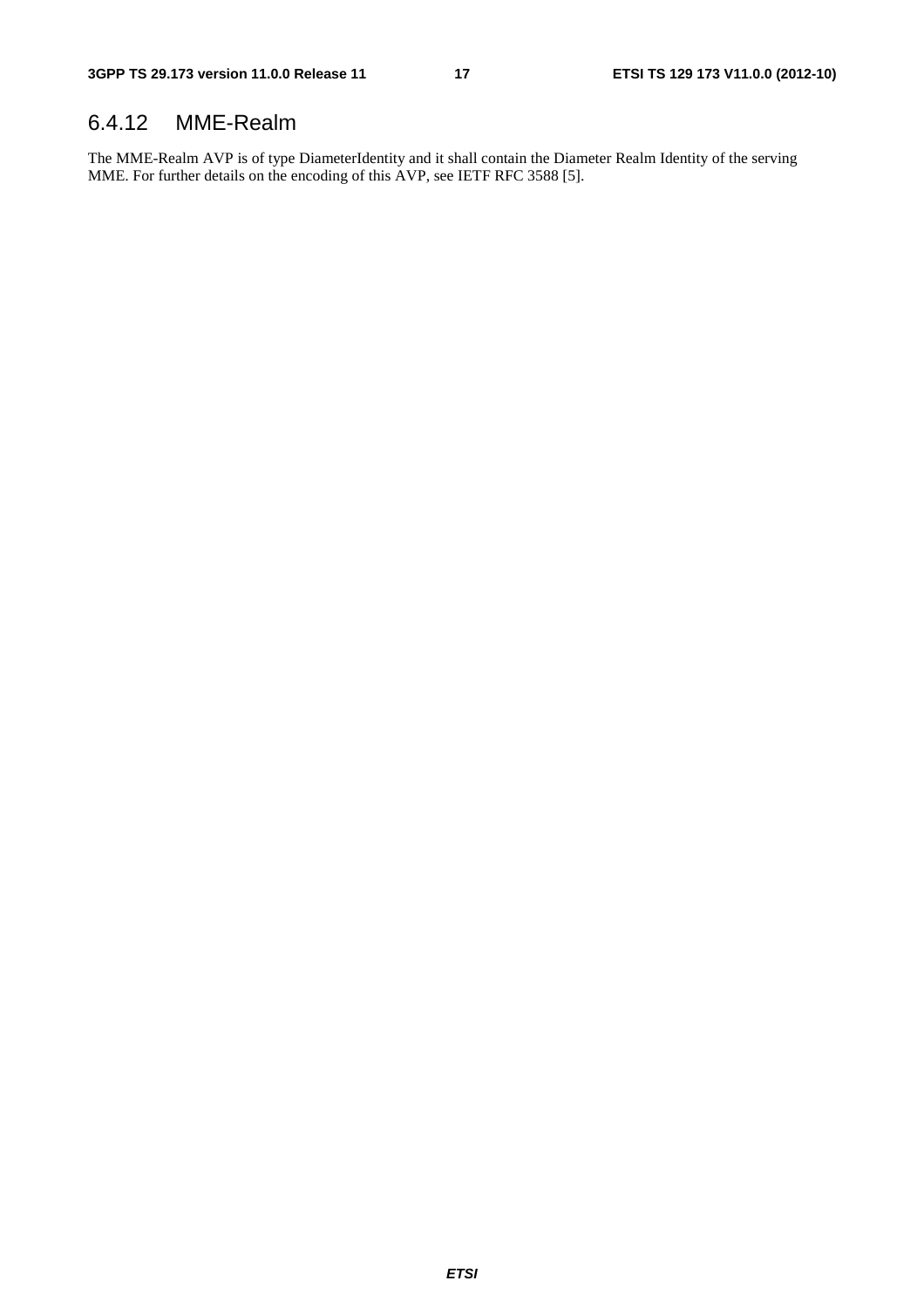# Annex A (informative): Change history

|               | <b>Change history</b> |                    |           |                          |                                               |            |            |  |  |
|---------------|-----------------------|--------------------|-----------|--------------------------|-----------------------------------------------|------------|------------|--|--|
| <b>Date</b>   | TSG#                  | <b>TSG Doc. CR</b> |           | <b>Rev</b>               | <b>Subject/Comment</b>                        | <b>Old</b> | <b>New</b> |  |  |
| 2010-03       | CT#47                 | $CP-$<br>090815    |           |                          | TS presented for approval in CT#47            | 2.0.0      | 9.0.0      |  |  |
| 2010-09 CT#49 |                       | $CP-$<br>100463    | $0002$  1 |                          | Application ID and Command code values        | 9.0.0      | 9.1.0      |  |  |
| 2011-03       |                       |                    |           | $\overline{\phantom{a}}$ | Update to Rel-10 version (MCC)                | 9.1.0      | 10.0.0     |  |  |
| 2011-12 CT#54 |                       | $CP-$<br>11786     | 0004      | 2                        | Identifications of MME in location procedures | 10.0.0     | 10.1.0     |  |  |
| 2012-03       | CT#55                 | $CP-$<br>120023    | 0007      | $\vert$ 1                | MSC-Number format                             | 10.1.0     | 10.2.0     |  |  |
| 2012-09       | CT#57                 | $CP-$<br>120490    | 0008 1    |                          | LCS-Capabilities-Set AVP                      | 10.2.0     | 10.3.0     |  |  |
| 2012-09       |                       |                    |           |                          | Update to Rel-11 version (MCC)                | 10.3.0     | 11.0.0     |  |  |